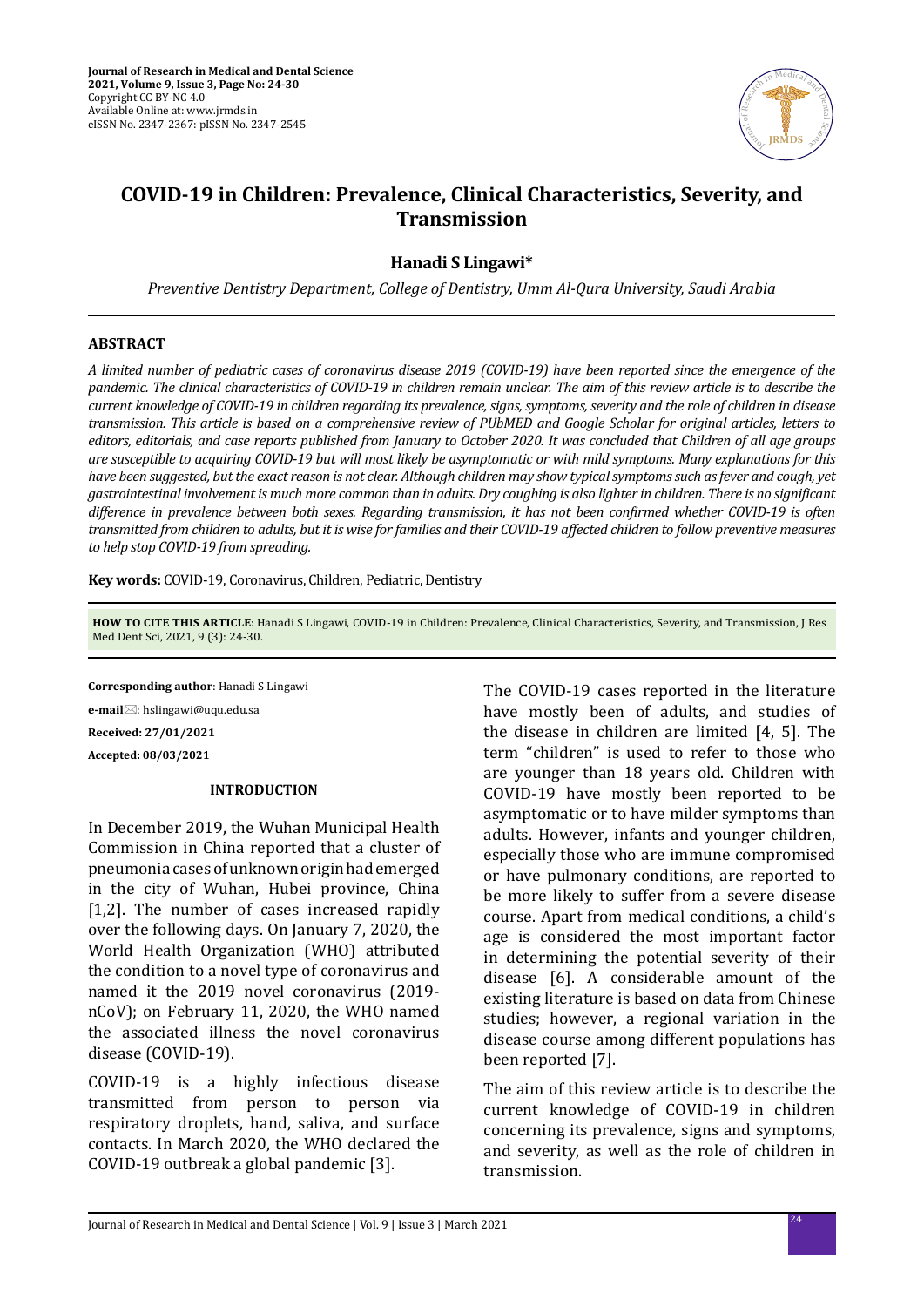### **METHODS**

The terms "COVID-19," "SARS-CoV-2," and "children" were used as the keywords in this paper's research. Additional terms included "epidemiology," "transmission," "signs and symptoms," and "prognosis." Medline (PubMed interface) and Google Scholar were searched for original articles, letters to the editor, editorials, and case reports. The search covered work published in peer-reviewed journals between January 2020 and October 2020. Only work published in the English language was included. The abstracts were evaluated for eligibility, duplicates were removed, and the data were then analyzed.

### **RESULTS**

### **Prevalence**

In the city of Wuhan, China, where COVID-19 was first detected, none of the first reported cases were children. The first case of COVID-19 in children was detected in the city of Xiaogan, China, on January 26, 2020 in a three-monthold infant with fever symptoms [8]. The second reported case of a COVID-19-infected child was in Wuhan on January 28, 2020. This could mean that either children were not infected with the disease before then or that children who were infected were asymptomatic [9,10]. The incidence of COVID-19 in children increased after the WHO declared the COVID-19 outbreak a global pandemic in March 2020. As of 20 December 2020, a total of 76,627,080 COVID-19 cases have been confirmed, 1,691,595 deaths reported, and 53,751,803 cases reported recovered. The number of active cases in December 2020 was 21,183,318, of which 99.5% were mild cases and 0.5% were serious or critical cases [11]. In the United States (US), a total of 1,639,728 COVID-19 cases in children have been reported so far. Children represent 12.2% of all US cases, and 0.2–4.4% of all COVID-19 cases in children resulted in hospitalization [12].

Concerning the ratio of COVID-19 cases among genders, the WHO reported that as of 6 May 2020, only 40% of 3,588,773 confirmed COVID-19 cases reported to WHO included age and sex details [13]. The analysis of this data showed no significant gender difference (51% males to 47% females), with some variations across age

groups. However, there appears to be a higher number of deaths in men [13]. The results of a published systematic literature review and meta-analysis on the influence of gender on COVID-19 mortality, severity, and disease outcomes showed that the male to female ratio for cases was 1:0.9 [14]. A significant association was found between male sex and mortality, as well as a lower chance of recovery. Male patients were more likely to present with a severe form of COVID-19. The authors concluded that males are slightly more susceptible to COVID-19 infection, present with a more severe disease, and have a worse prognosis [14].

Ranabothu et al. reported the demographic data of COVID-19 cases in a sample size of 1353 infected children [15]. The gender ratio was 49% females to 51% males. The age distribution showed the highest percentage of cases in the age range of 11–18 years old (52%), followed by 1–5 years old (21%) and 6–10 years old (15.2%), and finally infants of less than one year old (11.4%). The most commonly affected race was White (34%), followed by Black or African American (16%), and then Asian (2%). However, 48% of the children were reported as being of unknown race. The mortality rate was less than  $0.7\%$ .

### **Signs and symptoms**

COVID-19's incubation period usually ranges from 2 to 14 days, after which clinical symptoms of the disease start to appear [16]. In adults, the main clinical symptoms are fever, dry cough, fatigue, severe headache, upper respiratory symptoms, and, occasionally, gastrointestinal (GI) symptoms, such as diarrhea, nausea, and vomiting [17]. However, the symptoms seem to be less severe in children than in adults, and in many of the reported cases, the affected children were asymptomatic [17,18]. Although children may show typical symptoms such as acute upper respiratory tract infection, GI involvement is much more common than in adults than in children, and dry coughing is lighter in children [5]. Upper respiratory symptoms like nasal congestion are fewer and milder in children and rarely progress to lower respiratory tract infections. Zhang et al. [19] reported in their study of 171 confirmed cases of COVID-19 in children that 32.1% had a fever ranging between 38.1°C and 39°C. Most studies on COVID-19 in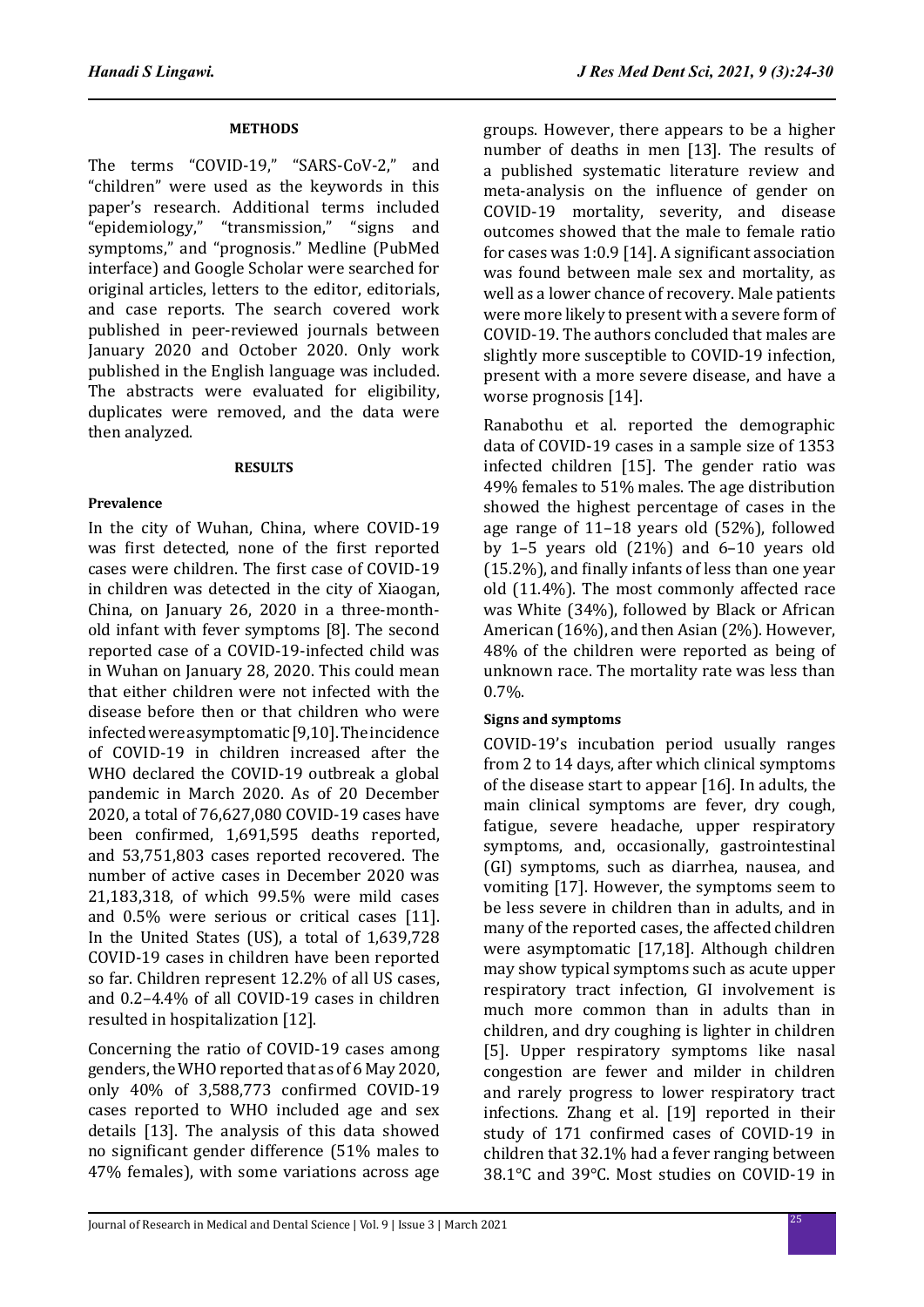children suggest that their fever usually does not exceed 39°C [20], and symptoms in children are more atypical than in adults. Liang et al. [21] investigated the various clinical characteristics of COVID-19 in family members and their children. The results of their study showed that 59% of adults had a fever and 46% had a cough. Among the children, 50% experienced diarrhea, 3.6% had vomiting, 1% experienced nausea, and 2.2% had abdominal pain. Twenty-six percent of the children were asymptomatic. GI symptoms are two times more common in children than in adults [16,22,23].

Another study of 1117 COVID-19-positive children reported that the most prevalent symptom was fever (7.5% of the cases), followed by cough (41.5%), nasal symptoms including runny nose and nasal congestion (11.2%), diarrhea (8.1%), nausea/vomiting (7.1%), fatigue (5.0%), and respiratory distress (3.5%). The nasal symptoms described were runny nose and nasal congestion; the symptom of loss of smell was not described. One hundred forty-five (36.9%) children were diagnosed with pneumonia, and 43 (10.9%) upper airway infections were reported [24].

In late April 2020, some studies reported a similarity between the symptoms of COVID-19 in children and the symptoms of Kawasaki disease, which is also known as multisystem inflammatory syndrome (MIS-C). The results of this study by Feldestein et al. showed that 33% of the children diagnosed with COVID-19 and who had Kawasaki disease–like symptoms were younger than five years old [25]. Researchers have also reported cases in which Kawasaki disease manifested three to four weeks after the child recovered from COVID-19 infection and developed antibodies against the virus [26].

## **Severity**

The severity of COVID-19 in children can be classified into five categories based on clinical features, laboratory testing, and chest imaging [18].

- 1. Asymptomatic infection: no signs or clinical symptoms, normal chest imaging results, but positive COVID-19 laboratory test result.
- 2. Mild: symptoms of acute upper respiratory tract infection, such as fever, fatigue, cough, sore throat, runny or congested nose,

sneezing, and congestion of the pharynx with no auscultatory abnormalities. Some cases may complain of GI symptoms, such as nausea, vomiting, abdominal pain, and diarrhea.

- 3. Moderate: pneumonia, fever, and cough. No obvious hypoxemia, such as shortness of breath. Some cases may be asymptomatic, but chest computed tomography (CT) shows lungs with subclinical lesions.
- 4. Severe: early respiratory symptoms may be accompanied by GI symptoms. A characteristic feature of this stage is the development of dyspnea with central cyanosis. The oxygen saturation drops to around 92% with other hypoxia manifestations.
- 5. Critical: rapid deterioration of the child's condition and development of acute respiratory distress syndrome, respiratory failure, heart failure, coagulation dysfunction, shock, and acute kidney injury. The organ dysfunction stage is life-threatening.

The data published globally regarding COVID-19 in children suggest that most children do not exhibit severe disease and that a large number of COVID-19 cases in children are asymptomatic. Tiago de Souza et al. reported that of a total of 1117 COVID-19-positive children, 159 cases (14.2%) were asymptomatic, 406 (36.3%) were mild, 514 (46.0%) were moderate, 25 (2.1%) were severe, and 13 (1.2%) were critical [24].

In China, the largest nationwide case series of its type so far involving 2143 COVID-19 cases in children who were clinically diagnosed, or laboratory verified showed that 94 (4.4%) cases were asymptomatic, 1088 (51.0%) mild, and 826 (38.7%) moderate, accounting for 94.2% of all cases. Only 5.2% of cases were severe and 0.6% were critical cases [18], and most of the children hospitalized due to COVID-19 recovered and were discharged within one to two weeks [27,19].

In addition, children with underlying conditions, such as obesity, diabetes, asthma, congenital heart disease, genetic conditions, or conditions affecting the nervous system, are at higher risk of serious illness and hospitalization for COVID-19.

Overall, the prognosis of COVID-19 is good in children with a fatality rate of less than 0.7%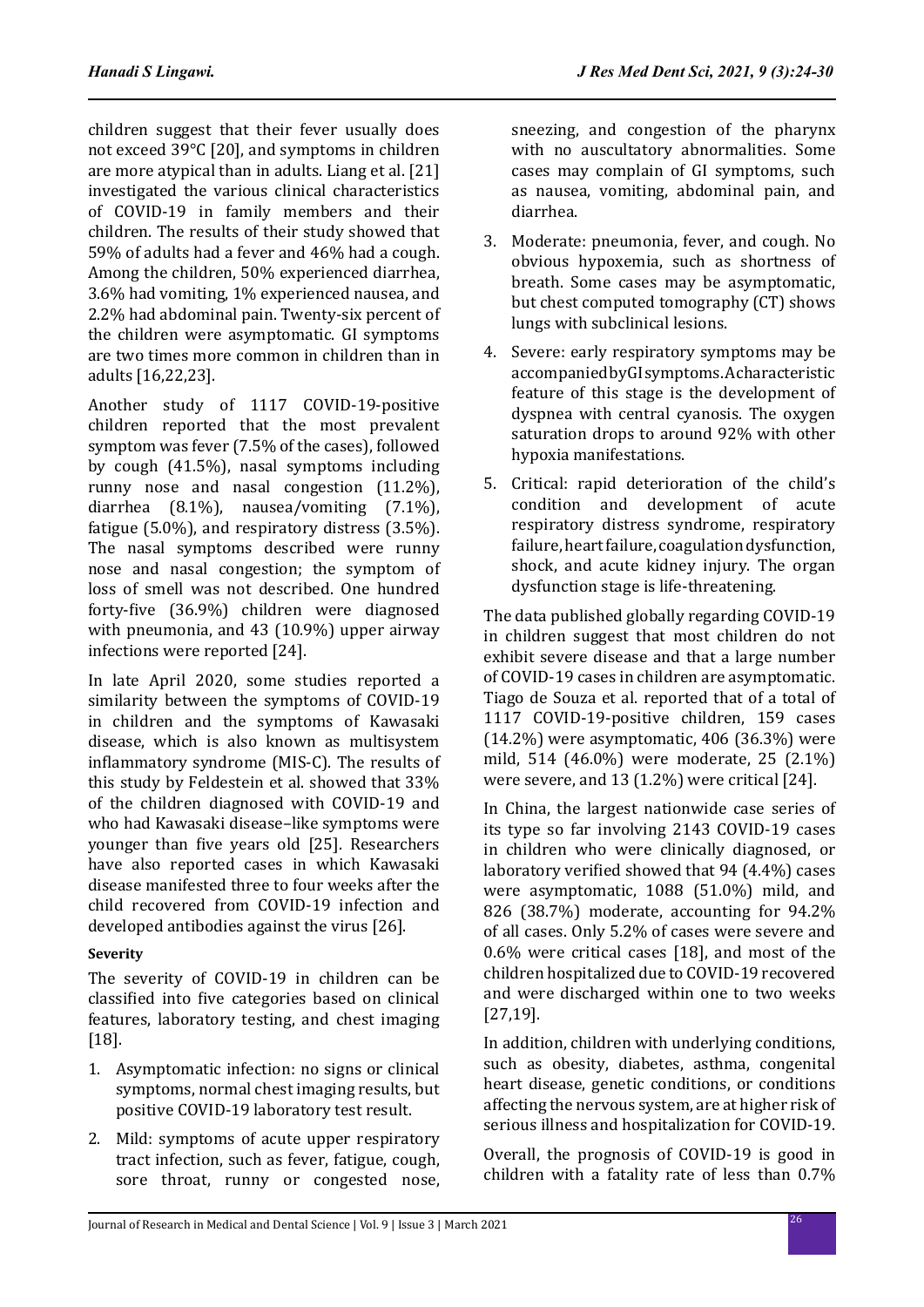[15], lower than that of Severe Acute Respiratory Syndrome (about 10%) and Middle East respiratory Syndrome (approximately 34%) [28] but higher than that of seasonal influenza (0.01% to 0.17%) [29].

It is not clearly understood why children are less severely affected than adults by COVID-19. However, the research published so far has attributed this to several reasons. First, young children usually have a more active innate immune response and healthier respiratory system [30,31]. Second, children have less of a tendency toward immune dysregulation. Third, pro-inflammatory response markers, such as C-reactive proteins, which reduce the inflammatory response to infection, are unknown in children. Finally, angiotensin converting enzyme 2 (ACE2) receptors are immature in children. ACE2 receptors were discovered to be COVID-19 receptors, necessary for COVID-19 binding, the entry of host cells, and subsequent viral replication [32]. Their immaturity reduces the chance of COVID-19 infection in children [17,33]. It is worth mentioning that men have more ACE2 in their alveolar cells than women. This may also explain the higher infection rate among men [33]. Literature review has shown that the most commonly reported reasons for age-related differences in COVID-19 infection are the differences in the distribution, maturation, and function of viral receptors between children and adults [31].

# **Role of children in COVID-19 transmission**

Very few studies have reported the effect of COVID-19 on pregnancies and neonates, so no clear conclusion can be drawn on whether babies can become infected in utero. The results of a case series study involving 31 COVID-19 positive pregnant women showed that none of their babies or placentas were positive when screened for COVID-19 [34]. One case of a COVID-19-positive newborn delivered by cesarean section was reported [34].

The role of children in spreading COVID-19 has raised many concerns since the beginning of the pandemic. These concerns can be attributed to the playful and talkative nature of children, as children tend to express themselves without restraint.

However, a recent literature review revealed

some studies on the household transmission of COVID-19, most of which reported that children were less susceptible to COVID-19 than adults and not likely to be responsible for transmitting the disease to adults [35-37].

The collected evidence points to the limited spread of COVID-19 between children and from children to adults. Danies et al. [38] reported on a cluster of COVID-19 in the French Alps, including the case of a nine-year-old boy who attended three schools while symptomatic with COVID-19; none of his 112 school contacts acquired the disease.

Another incident involved nine high school students and nine staff members in New South Wales, Australia, who were confirmed to be COVID-19 positive. These 18 individuals had contact with 735 students and 128 staff members. Only two children contracted COVID-19, while none of the staff were affected [39,40].

A study done by Kim et al. [41] investigated children's role in the household transmission of COVID-19 in South Korea. A total of 107 children and 248 adult family members were observed. The study's findings showed that the rate of COVID-19 transmission was 2.6%. They concluded that children are not efficient transmitters of COVID-19.

Moreover, a study by Murno et al. [42], who investigated the infection patterns and transmission methods of COVID-19 among different populations, found that the rate of infection transmission between children is low. This means that children do not transmit the virus between themselves at rates as high as adults [43].

# **Recommendations for pediatric dentists**

The Royal College of Surgeons of England, as well as many other international and national legislation authorities, have published guidelines and protocols for the dental treatment of children during the COVID-19 pandemic [44-46]. Dental care providers, including dentists, hygienists, and dental assistants, are highly advised to stay updated about and strictly adhere to local recommendations. They should take extra care and follow strict precautional measures. Full personal protective equipment (PPE), including a protective disposable over-gown, surgical mask, and protective face shield or goggles, should be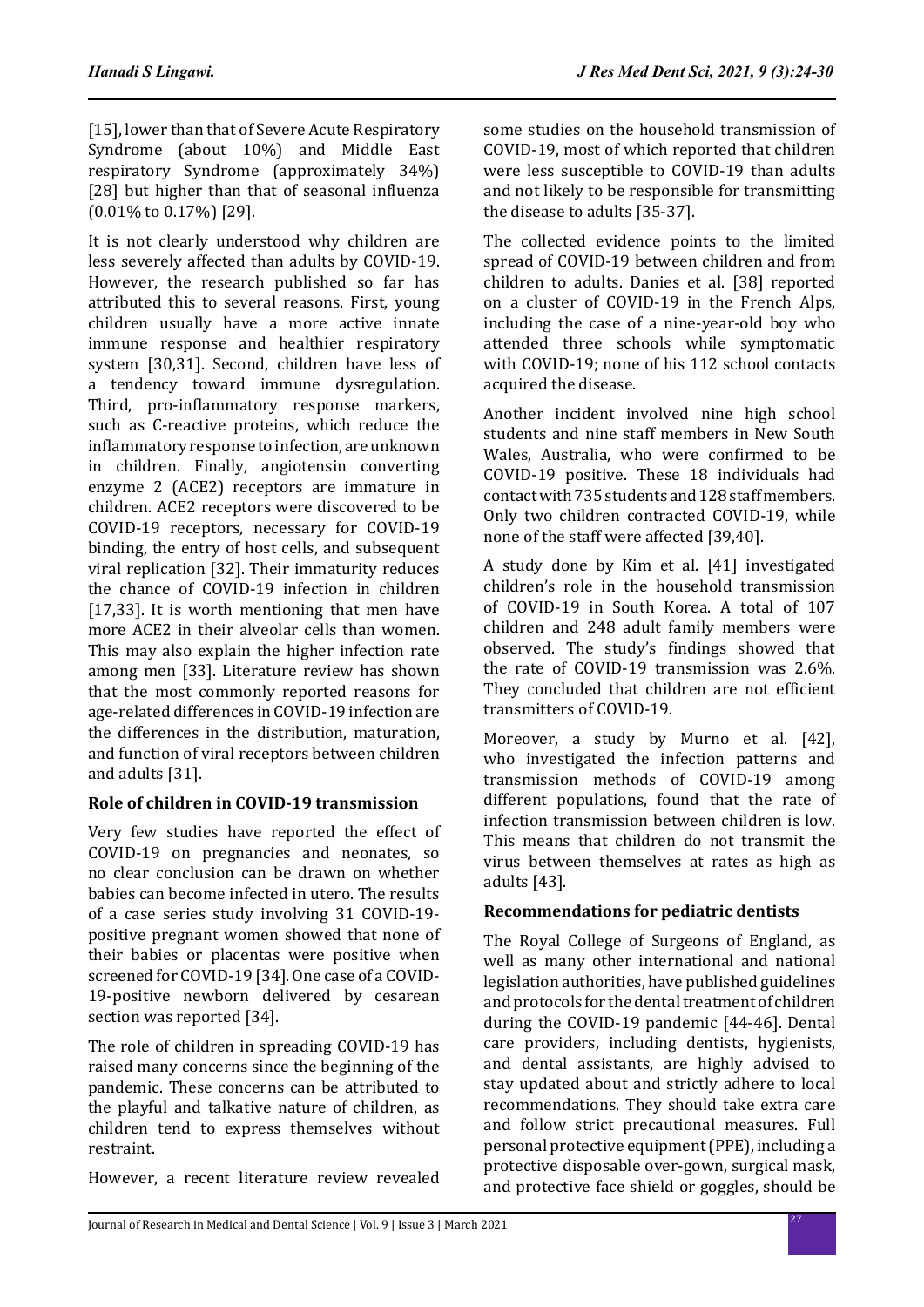worn to minimize the possibility of exposure to or spread of infection. Surgical masks that do not seal around the nose and mouth are not adequate to completely protect against aerosolborn disease transmission. N95 masks with a positive seal around the nose and mouth, in combination with a full face shield, should be worn when treating patients [44].

All guidelines emphasize the importance of screening patients prior to dental appointments [44-46]. This screening is intended to identify patients with possible COVID-19 infections and minimize the risk of spreading the infection to dental care providers, staff, and other patients.

It is mandatory to establish a pre-appointment triage zone where each patient's temperature can be measured. Patients with fever, meaning a body temperature of 37.7°C or above, should be registered and referred to designated hospitals. Triage zone staff should obtain adequate medical history from patients, including whether they have experienced symptoms such as fever, cough, or upper respiratory symptoms. They should also check patients' travel history to any affected countries during the past 14 days as well as their history of contact with people diagnosed with or suspected to have COVID-19. The patient's condition and their suitability for treatment in the dental clinic can thus be determined.

During the COVID-19 pandemic, it is advisable to eliminate or minimize aerosol-generating procedures, such as the use of a three-way syringe or high-speed handpiece. The use of rubber dams and high-volume suction is recommended to reduce the production of droplets and control the spread of infection. Also, procedures that provoke coughing should be avoided as much as possible. For example, extraoral dental radiographies, such as panoramic radiography and cone beam computed tomography should be used as alternatives to intraoral radiographs. No routine dentistry should be provided for children during this pandemic [47]. Dental treatment should be provided in emergency cases only, and routine dentistry should be deferred to minimize risks to patients, staff, and the public.

#### **CONCLUSION**

COVID-19 is found to cause low-risk infection that is asymptomatic or has mild clinical manifestations in children compared to adults. Several explanations have been suggested by researchers, but the exact reason is not yet clear. Children of all ages may acquire COVID-19 infection, but young children, particularly infants, are more vulnerable. There is no significant difference in the prevalence of COVID-19 between the two sexes. The distribution of children's COVID-19 cases varies with time and place. Although it is not confirmed whether children often transmit COVID-19 to adults, it is wise for families and their COVID-19 affected children to take action and follow preventive measures to help stop COVID-19 from spreading. Pediatric dentists should regularly review any updates to policies and guidelines, and these guidelines should be followed strictly.

#### **CONFLICT OF INTEREST**

The author declares no conflict of interest.

#### **REFERENCES**

- 1. Guan WJ, Ni ZY, Hu Y, et al. Clinical characteristics of coronavirus disease 2019 in China. New England J Med 2020; 382:1708–1720.
- 2. Wang D, Hu B, Hu C, et al. Clinical characteristics of 138 hospitalized patients with 2019 novel coronavirusinfected pneumonia in Wuhan, China. JAMA 2020; 323:1061–1069.
- 3. https://www.who.int/director-general/speeches/ detail/who-director-general-s-opening-remarks-atthe-media-briefing-on-covid-19---11-march-2020
- 4. Harbi SA, Kobeisy SAN, Mehdawi RS, et al. Pediatric covid-19 patients in Jeddah, Saudi Arabia: Clinical, laboratory and radiological aspects. J Biomedical Sci 2020; 9:1–4.
- 5. Qiu H, Wu J, Hong L, et al. Clinical and epidemiological features of 36 children with coronavirus disease 2019 (COVID-19) in Zhejiang, China: An observational cohort study. Lancet Infect Dis 2020; 20:689–696.
- 6. Lee PI, Hu YL, Chen PY, et al. Are children less susceptible to COVID-19? J Microbiol Immunol Infect 2020; 53:371– 372.
- 7. Ludvigsson JF. Systematic review of COVID-19 in children shows milder cases and a better prognosis than adults. Acta Paediatr 2020; 109:1088–1095.
- 8. Zare-Zardini H, Soltaninejad H, Ferdosian F, et al. Coronavirus disease 2019 (COVID-19) in children: Prevalence, diagnosis, clinical symptoms and treatment. Int J Gen Med 2020; 13;477–482.
- 9. Cui, J, Li F, Shi ZL. Origin and evolution of pathogenic coronaviruses. Nat Rev Microbiol 2019; 17:181-192.
- 10. Liu Z, Bing X, Zhi XZ. The epidemiological characteristics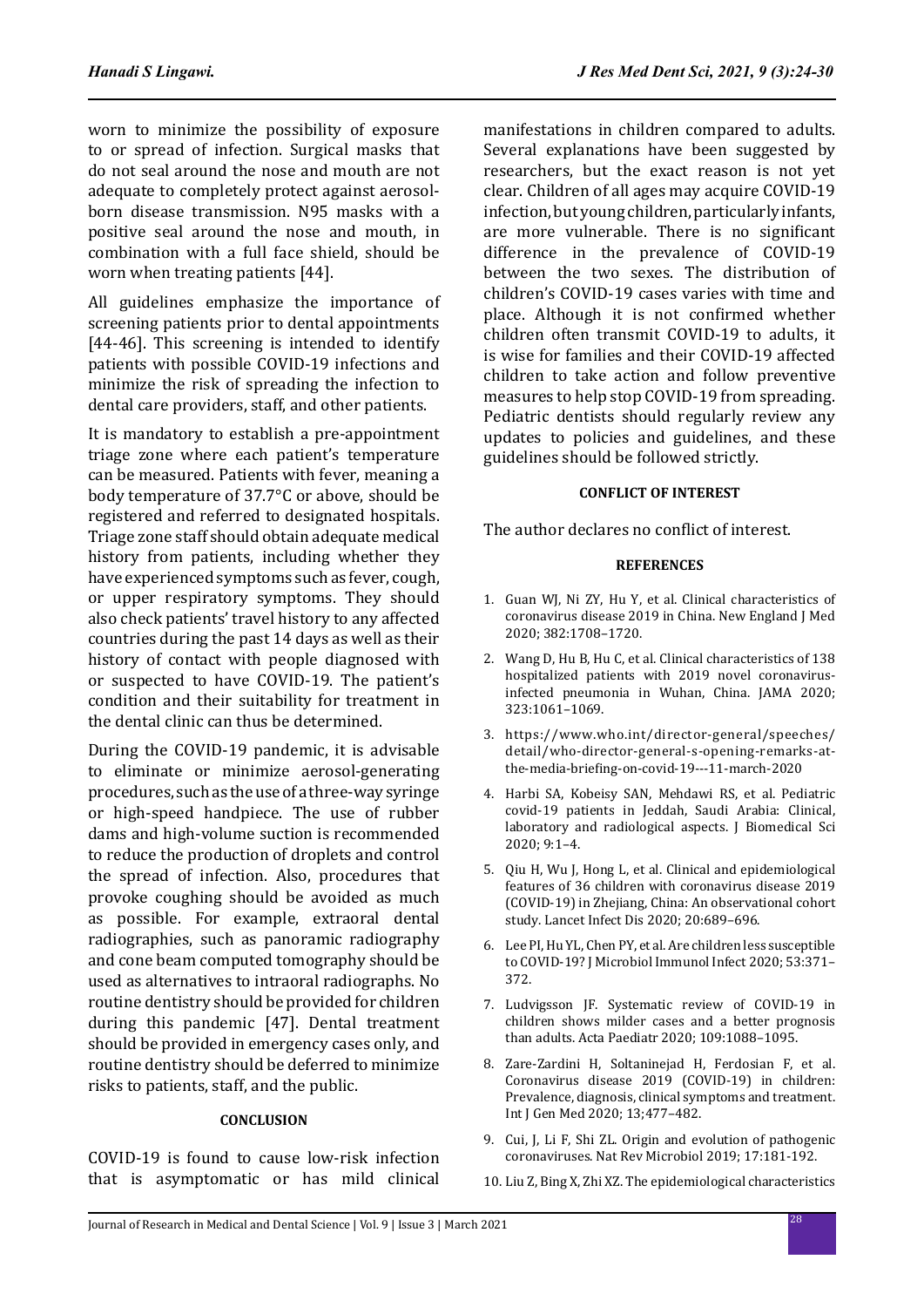of an outbreak of 2019 novel coronavirus diseases (COVID-19) in China. Chinese J Epidemiol 2020; 41:145–151.

- 11. https://www.worldometers.info/coronavirus/country/  $\overline{u}$
- 12. https://apps.who.int/iris/handle/10665/332080
- 13. Ortolan A, Lorenzin M, Felicetti M, et al. Does gender influence clinical expression and disease outcomes in COVID-19? A systematic review and meta-analysis. Int J Infectious Diseases 2020; 99:496-504.
- 14. Ranabothu S, Onteddu S, Nalleballe K, et al. Spectrum of COVID-19 in Children. ACTA Paediatr 2020; 109:1899– 1900.
- 15. Huang C, Wang Y, Li X, et al. Clinical features of patients infected with 2019 novel coronavirus in Wuhan, China. Lancet 2020; 395:497–506.
- 16. Hong H, Wang Y, Chung HT, et al. Clinical characteristics of novel coronavirus disease 2019 (COVID- 19) in newborns, infants and children. PEDN 2020; 61:131- 132.
- 17. Dong Y, Mo X, Hu Y, et al. Epidemiological characteristics of 2143 pediatric patients with 2019 coronavirus disease in China. Pediatr 2020; 145:1-10.
- 18. Lu X, Zhang L. Du H, et al. "SARS-CoV-2 infection in children." New England J Med 2020; 382:1663-1665.
- 19. Cai J, Xu J, Lin D, et al. A case series of children with 2019 novel coronavirus infection: clinical and epidemiological features. Clin Infectious Diseases 2020; 71:1547-1551.
- 20. Liang S, Xiang M, Huafeng Y, et al. The different clinical characteristics of corona virus disease cases between children and their families in China-The character of children with COVID-19. Emerg Microbes Infect 2020; 9:707-713.
- 21. Cui X, Zhang T, Zheng J, et al. Children with coronavirus disease 2019: a review of demographic, clinical, laboratory, and imaging features in pediatric patients. J Med Virol 2020; 92:1501-1510.
- 22. Chen N, Zhou M, Dong X, et al. Epidemiological and clinical characteristics of 99 cases of 2019 novel coronavirus pneumonia in Wuhan, China: A descriptive study. Lancet 2020; 395:507-513.
- 23. De Souza TH, Nadal JA, Nogueira R, et al. Clinical manifestations of children with COVID-19: A systematic review. Pediatr Pulmonol 2020; 55:1892-1899.
- 24. Feldstein R, Rose B, Horwitz M, et al. Multisystem inflammatory syndrome in U.S. children and adolescents. New Eengland J Med 2020; 383:334-346.
- 25. Kabeerdoss J, Pilania RK, Karkhele R, et al. Severe COVID-19, multisystem inflammatory syndrome in children, and Kawasaki disease: immunological mechanisms, clinical manifestations and management. Rheumatol Int 2020; 1-4.
- 26. Cao Q, Chen Y, Chen C, et al. SARS-CoV-2 infection in children: Transmission dynamics and clinical characteristics. J Formos Med Assoc 2020; 119:670-673.
- 27. Malik YS, Sircar S, Bhat S, et al. Emerging novel coronavirus (2019-nCoV)—current scenario.  $(2019-nCoV)$ —current evolutionary perspective based on genome analysis and recent developments. Vet Q 2020; 40:68-76.
- 28. Meng L, Hua F, Bian Z. Coronavirus disease 2019 (COVID-19): Emerging and future challenges for dental and oral medicine. J Dent Res 2020; 99:481-487.
- 29. Chua MS, Lee JC, Sulaiman S, et al. From the frontline of COVID-19–how prepared are we as obstetricians? A commentary. Int J Obstetr Gynaecol 2020; 127:786-788.
- 30. Cristiani L, Manciro E, Matera L, et al. Will children reveal their secret? The coronavirus dilemma. Eur Respir J 2020; 55:2000749.
- 31. Lu X, Xiang Y, Du H, et al. SARS-CoV-2 infection in children Understanding the immune responses and controlling the pandemic. PAI 2020; 31:449-453.
- 32. Lee PI, Hu Y, Chen P, et al. Are children less susceptible to COVID-19? J Microbiol Immunol Infect 2020; 53:371- 372.
- 33. Wang, Z, Chen X, Lu Y, et al. Clinical characteristics and therapeutic procedure for four cases with 2019 novel coronavirus pneumonia receiving combined Chinese and Western medicine treatment. Biosci Trends 2020; 14:64-68.
- 34. Zhu, H, Wang L, Fang C, et al. Clinical analysis of 10 neonates born to mothers with 2019-nCoV pneumonia. Transl Pediatr 2020; 9:51-60.
- 35. Ji L, Chao S, Wang Y, et al. Clinical features of pediatric patients with COVID-19: A report of two family cluster cases. World J Pediatr 2020; 16:267-270.
- 36. Park J, Han M, Park K, et al. First pediatric case of coronavirus disease 2019 in Korea. J Korean Med Sci 2020; 35:e124.
- 37. Pung R, Chiew C, Young B, et al. Investigation of three clusters of COVID-19 in Singapore: Implications for surveillance and response measures. Lancet 2020; 395:1039-1046.
- 38. Danis K, Epaulard O, Benet T, et al. Cluster of coronavirus disease 2019 (Covid-19) in the French Alps, 2020. Clin Infect Dis 2020; 71:825–832.
- 39. https://www.ncirs.org.au/
- 40. Macartney K, Quinn H, Pillsbury A, et al. Transmission of SARS-CoV-2 in Australian educational settings: A prospective cohort study. Lancet Child Adolescent Health 2020; 4:807-816.
- 41. Kim J, Choe Y, Lee YJ, et al. Role of children in household transmission of COVID-19. Arch Dis Child 2020; 10:1-3.
- 42. Munro AP, Faust SN. Children are not COVID-19 super spreaders: time to go back to school. Archives disease Childhood 2020; 105:618-169.
- 43. Matrajt L, Leung T. Evaluating the effectiveness of social distancing interventions to delay or flatten the epidemic curve of coronavirus disease. Emerg Infect Dis 2020; 26:1740-1748.